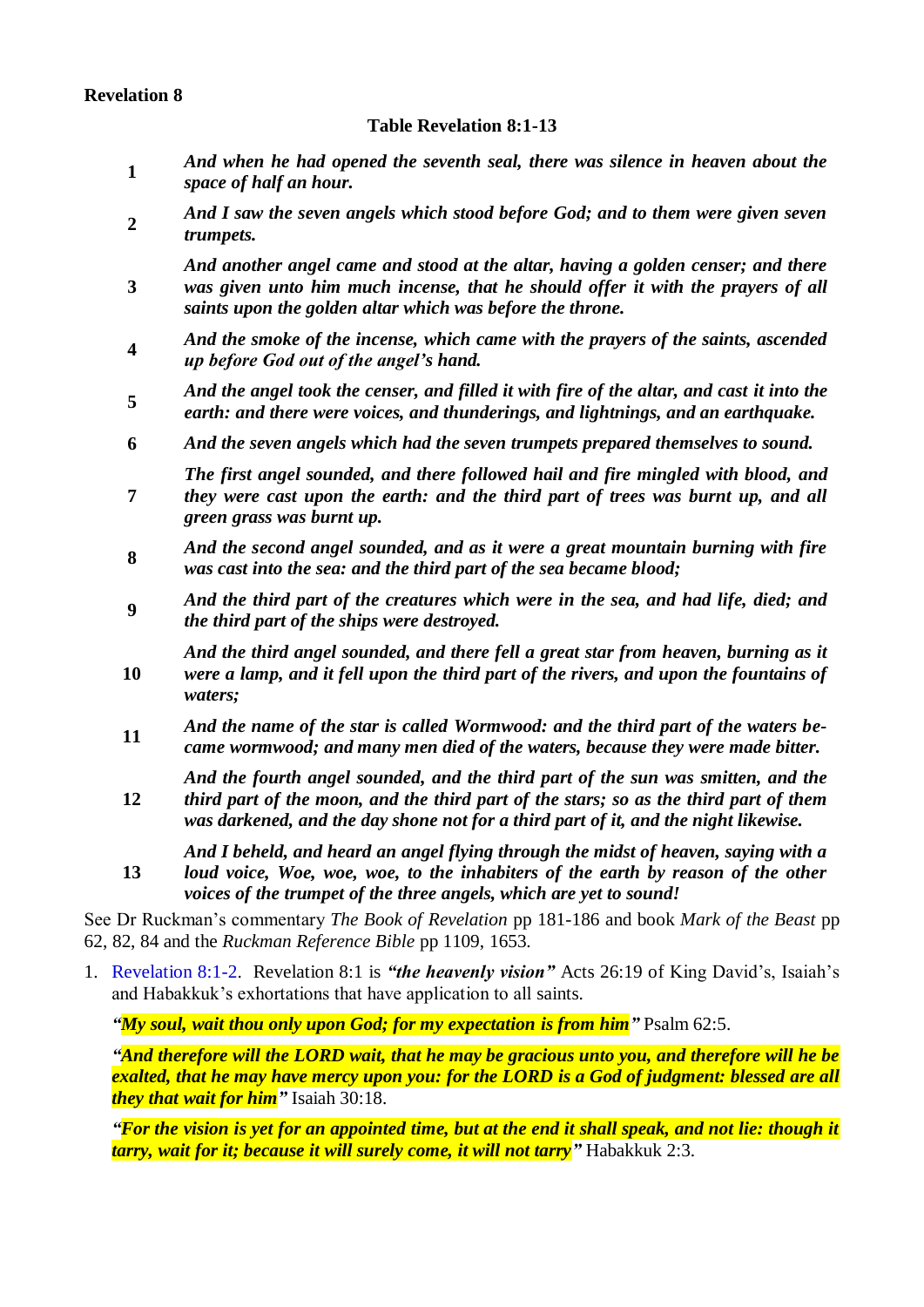*"seven angels...given seven trumpets"* Revelation 8:2 *"...all ministering spirits, sent forth to minister for them who shall be heirs of salvation*" Hebrews 1:14, especially in the End Times, for the *second* depiction in the Book of Revelation of the *second* half of Daniel's 70<sup>th</sup> Week and *"great tribulation"* Matthew 24:21, Revelation 7:14, see [www.timefortruth.co.uk/alan-oreilly/](http://www.timefortruth.co.uk/alan-oreilly/) *Revelation 6* p 2, herald *"...the day of vengeance of our God..."* Isaiah 61:2 *"...the days of vengeance, that all things which are written may be fulfilled* Luke 21:22 as prophesied by Isaiah, Joel and Nahum.

*"Behold, the day of the LORD cometh, cruel both with wrath and fierce anger, to lay the land desolate: and he shall destroy the sinners thereof out of it...And I will punish the world for their evil, and the wicked for their iniquity; and I will cause the arrogancy of the proud to cease, and will lay low the haughtiness of the terrible"* Isaiah 13:9, 11.

*"Blow ye the trumpet in Zion, and sound an alarm in my holy mountain: let all the inhabitants of the land tremble: for the day of the LORD cometh, for it is nigh at hand"* Joel 2:1.

*"God is jealous, and the LORD revengeth; the LORD revengeth, and is furious; the LORD will take vengeance on his adversaries, and he reserveth wrath for his enemies"* Nahum 1:2.

Today's believer should therefore be prepared to testify openly that *"It is a fearful thing to fall into the hands of the living God"* Hebrews 10:31.

- 2. Revelation 8:3-4. Revelation 8:3-4 are *"the heavenly vision"* Acts 26:19 of the fulfilment *especially concerning Revelation 6:9-11* with respect to *"the saints, and...the martyrs of Jesus"* Revelation 17:6 of the End Times of Luke 18:7-8 *"And shall not God avenge his own elect, which cry day and night unto him, though he bear long with them? I tell you that he will avenge them speedily. Nevertheless when the Son of man cometh, shall he find faith on the earth?"* according to the fulfilment of the condition that applies *with the accompanying admonition* to today's believer with respect to *"the prayer of faith"* James 5:15 of James 1:6-7 *"But let him ask in faith, nothing wavering. For he that wavereth is like a wave of the sea driven with the wind and tossed. For let not that man think that he shall receive any thing of the Lord*.*"*
- 3. Revelation 8:5. Revelation 8:5 is *"the heavenly vision"* Acts 26:19 of God answering *"the prayers of all saints...the prayers of the saints"* Revelation 8:3, 4 according to these scriptures *as applicable to the Second Advent and End Times events leading up to it, "voices" plural but in unison very possibly those of the Triune Godhead according to 1 John 5:7 "For there are three that bear record in heaven, the Father, the Word, and the Holy Ghost: and these three are one"*:

*Psalm 77:18 "The voice of thy thunder was in the heaven: the lightnings lightened the world: the earth trembled and shook*.*"*

*Isaiah 63:4, 6 "For the day of vengeance is in mine heart, and the year of my redeemed is come...And I will tread down the people in mine anger, and make them drunk in my fury, and I will bring down their strength to the earth"*

*Micah 5:15 "And I will execute vengeance in anger and fury upon the heathen, such as they have not heard*.*"*

Today's believer should therefore keep to the fore Psalm 130:5 *"I wait for the LORD, my soul doth wait, and in his word do I hope*.*"*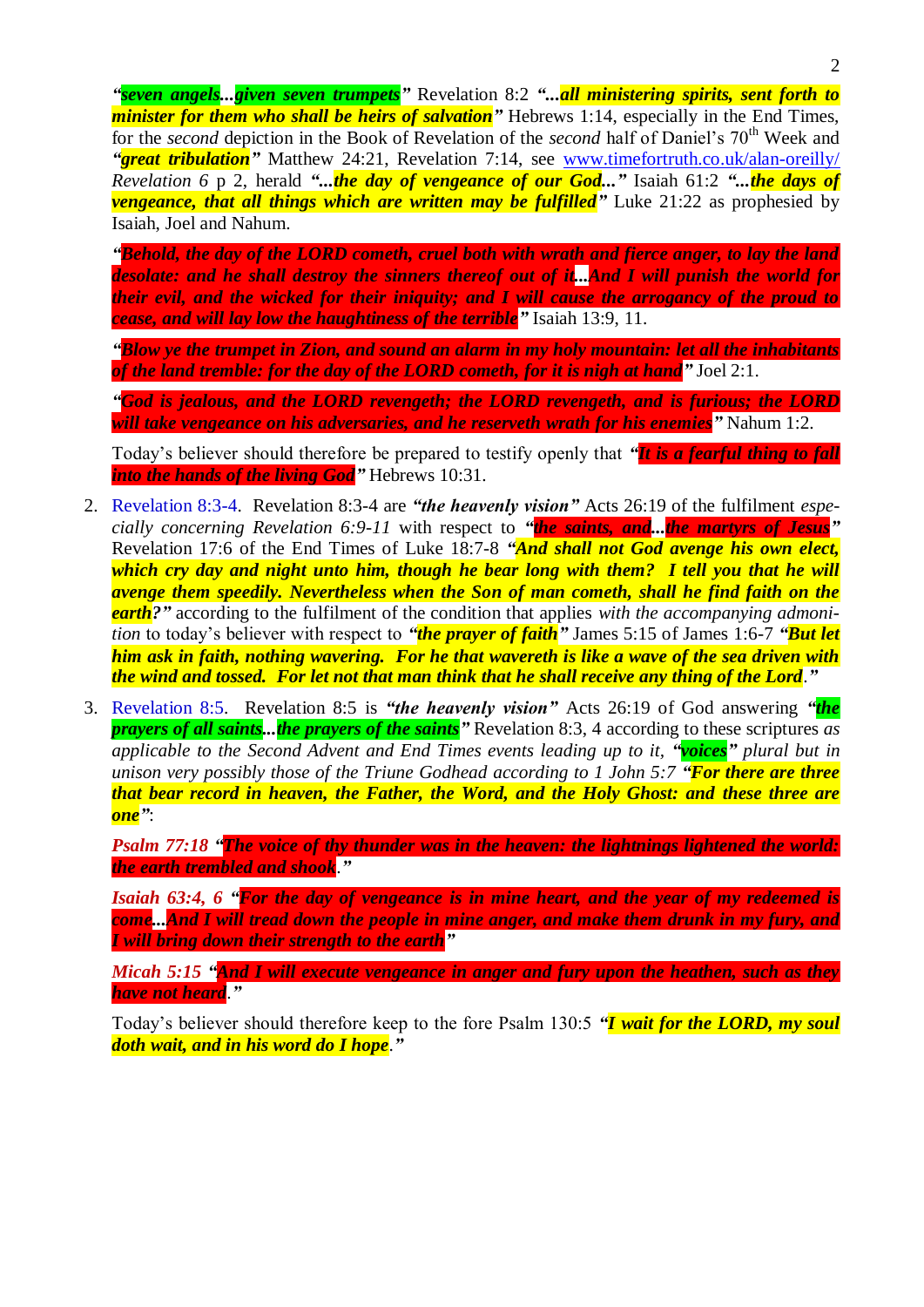4. Revelation 8:6. Revelation 8:6 is *"the heavenly vision"* Acts 2:19 of the *sevenfold* End Times fulfilment of Joel 2:1 *"Blow ye the trumpet in Zion, and sound an alarm in my holy mountain: let all the inhabitants of the land tremble: for the day of the LORD cometh, for it is nigh at*  **hand**." *Practically* speaking note that even in heaven preparation to execute the Lord's work is essential. How much more on earth as these scriptures reveal with devotional/practical/spiritual application for today's believer:

*2 Chronicles 27:6 "So Jotham became mighty, because he prepared his ways before the LORD his God"*

*Job 11:13, 15-17 "If thou prepare thine heart, and stretch out thine hands toward him...For then shalt thou lift up thy face without spot; yea, thou shalt be stedfast, and shalt not fear: Because thou shalt forget thy misery, and remember it as waters that pass away: And thine age shall be clearer than the noonday; thou shalt shine forth, thou shalt be as the morning"*

*Luke 3:4 "As it is written in the book of the words of Esaias the prophet, saying, The voice of one crying in the wilderness, Prepare ye the way of the Lord, make his paths straight"*

*Ephesians 6:14-15 "Stand therefore, having your loins girt about with truth, and having on the breastplate of righteousness; And your feet shod with the preparation of the gospel of peace"*

*2 Timothy 2:19, 21 "Nevertheless the foundation of God standeth sure, having this seal, The Lord knoweth them that are his. And, Let every one that nameth the name of Christ depart from iniquity...If a man therefore purge himself from these, he shall be a vessel unto honour, sanctified, and meet for the master's use, and prepared unto every good work*.*"*

5. Revelation 8:7-9. *"hail and fire mingled with blood...cast upon the earth"* Revelation 8:7 is a reminder to this writer of 1 John 5:6 *"This is he that came by water and blood, even Jesus Christ; not by water only, but by water and blood. And it is the Spirit that beareth witness, because the Spirit is truth"* and Revelation 4:5 *"And out of the throne proceeded lightnings and thunderings and voices: and there were seven lamps of fire burning before the throne, which*  **are the seven Spirits of God**" and thereby the coming Second Advent fulfilment of Zechariah 12:10, 13:3 *"And I will pour upon the house of David, and upon the inhabitants of Jerusalem, the spirit of grace and of supplications: and they shall look upon me whom they have pierced, and they shall mourn for him, as one mourneth for his only son, and shall be in bitterness for him, as one that is in bitterness for his firstborn...and also I will cause...the unclean spirit to pass out of the land*.*"*

Note that because *"...saith the LORD. Do not I fill heaven and earth?"* Jeremiah 23:24 so does *"the blood of Christ"* 1 Corinthians 10:16, Ephesians 2:13, Hebrews 9:14 post-Calvary, Luke 23:33, as Paul reveals with respect to *"...the church of God, which he hath purchased with his own blood"* Acts 20:28.

*"...the third part of trees was burnt up, and all green grass was burnt up* because as the Lord states of His End Times judgement upon men through Jeremiah *"...I will punish you according to the fruit of your doings, saith the LORD: and I will kindle a fire in the forest thereof, and it shall devour all things round about it"* Jeremiah 21:14 *"For all flesh is as grass, and all the glory of man as the flower of grass"* 1 Peter 1:24. See

[www.rt.com/news/summer-worst-natural](https://www.rt.com/news/summer-worst-natural-disaster/)[disaster/.](https://www.rt.com/news/summer-worst-natural-disaster/)

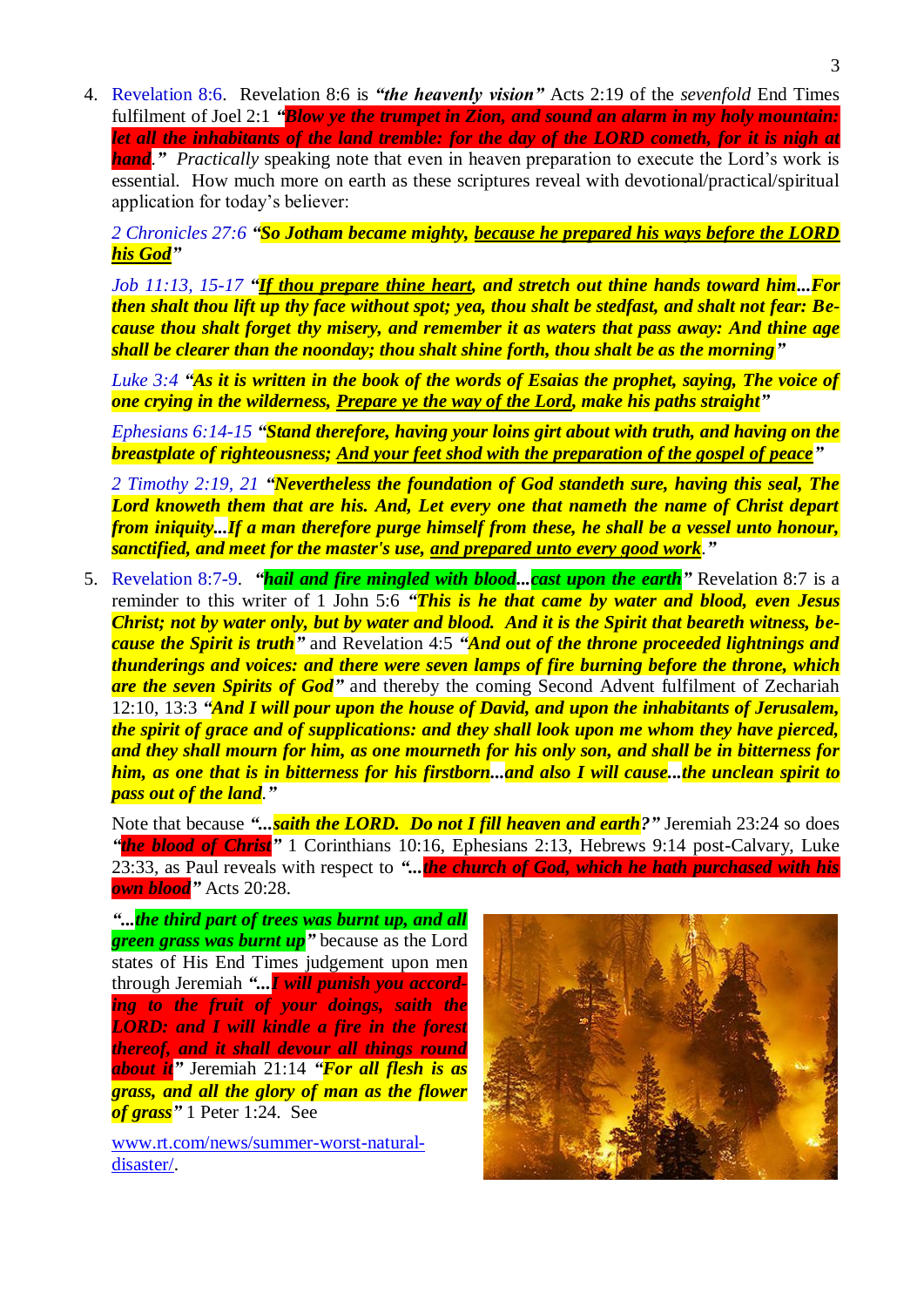Note further that 1/3 *"the third part"* Revelation 8:7, 8, 9 twice, 10, 11, 12 four times, 9:15, 18, 12:4 is a stark reminder of Who is behind these judgements *"For there are three that bear record in heaven, the Father, the Word, and the Holy Ghost: and these three are one"* 1 John 5:7.

Today's believer can take comfort in Job 19:25-26 *"For I know that my redeemer liveth, and that he shall stand at the latter day upon the earth: And though after my skin worms destroy this body, yet in my flesh shall I see God*.*"*

6. Revelation 8:8-9. Noting that *"All the rivers run into the sea...."* Ecclesiastes 1:7 Revelation 8:8-9 depict the End Times *global* fulfilment of Exodus 7:17 *"Thus saith the LORD, In this thou shalt know that I am the LORD: behold, I will smite with the rod that is in mine hand upon the waters which are in the river, and they shall be turned to blood"* with Deuteronomy 4:11 *"...and the mountain burned with fire unto the midst of heaven, with darkness, clouds, and thick darkness"* in judgement upon *"...the wicked...like the troubled sea, when it cannot rest, whose waters cast up mire and dirt"* Isaiah 57:20 including *"...seafaring men..."* Ezekiel 26:17 according to Isaiah 23:11, 14 *"He stretched out his hand over the sea, he shook the kingdoms: the LORD hath given a commandment against the merchant city, to destroy the strong holds thereof...Howl, ye ships of Tarshish: for your strength is laid waste*.*"*

By contrast today's believer has this promise that "...**the ransomed of the LORD shall return,** *and come to Zion with songs and everlasting joy upon their heads: they shall obtain joy and gladness, and sorrow and sighing shall flee away...Thus saith the LORD; I am returned unto Zion, and will dwell in the midst of Jerusalem: and Jerusalem shall be called a city of truth; and the mountain of the LORD of hosts the holy mountain"* Isaiah 35:10, Zechariah 8:3.

7. Revelation 8:10-11. Revelation 8:10-11 are *"the heavenly vision"* Acts 26:19 of God's End Times judgement in the form of *"the fire of God"* 2 Kings 1:12, Job 1:16 contaminating water courses in vengeance upon *satanic* End Times environmentalists under Pharaoh, type of the devil and the final antichrist, ruler of Egypt *"the iron furnace"* Deuteronomy 4:20, Jeremiah 11:4, type of the world according to Ezekiel 29:2-3, 10 *"Son of man, set thy face against Pharaoh king of Egypt, and prophesy against him, and against all Egypt: Speak, and say, Thus saith the Lord GOD; Behold, I am against thee, Pharaoh king of Egypt, the great dragon that lieth in the midst of his rivers, which hath said, My river is mine own, and I have made it for myself...Behold, therefore I am against thee, and against thy rivers, and I will make the land of Egypt utterly waste and desolate, from the tower of Syene even unto the border of Ethiopia*.*"*

Ezekiel 29:2-3, 10 refer to *all* Egypt and so *all the world* in the judgements of God in the End Times.

Today's believer should therefore always be willing to testify that *"...the earth is the Lord's, and the fulness thereof"* 1 Corinthians 10:26.

8. Revelation 8:12. With Revelation 8:5 Revelation 8:12 is *"the heavenly vision"* Acts 26:19 of the initial fulfilment of God's judgements of Joel 2:10, 31 *"The earth shall quake before them; the heavens shall tremble: the sun and the moon shall be dark, and the stars shall withdraw their shining...The sun shall be turned into darkness, and the moon into blood, before the great and the terrible day of the LORD come*.*"*

Today's believer should therefore always be ready to testify *"*...*that the day of the Lord so cometh as a thief in the night. For when they shall say, Peace and safety; then sudden destruction cometh upon them, as travail upon a woman with child; and they shall not escape"* 1 Thessalonians 5:2-3.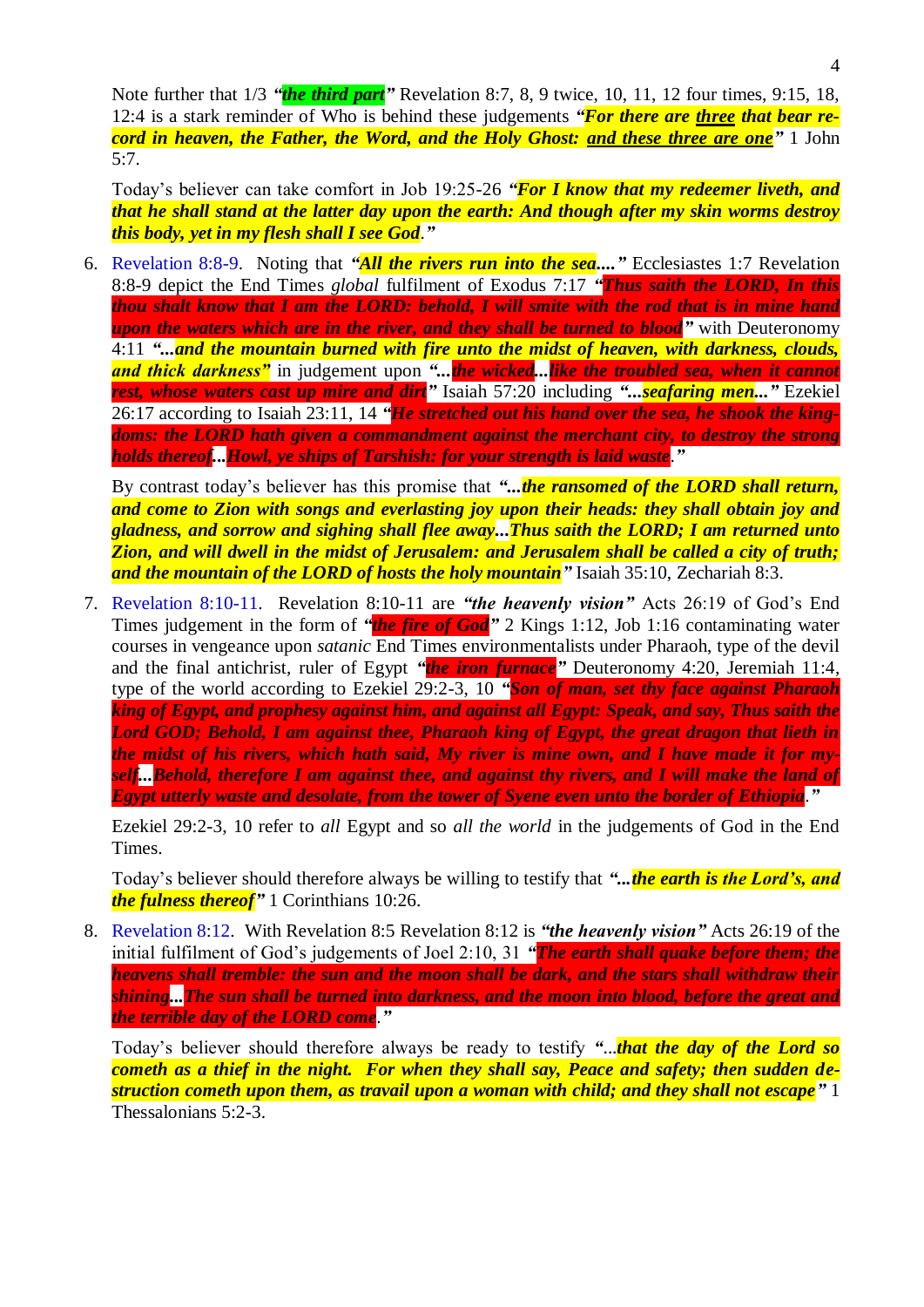9. Revelation 8:13. Revelation 8:13 is the vision of John portending the End Times fulfilment of Isaiah 3:11 *"Woe unto the wicked! it shall be ill with him: for the reward of his hands shall be given him" "...unto them that are contentious, and do not obey the truth, but obey unrighteousness, indignation and wrath, Tribulation and anguish, upon every soul of man that doeth evil, of the Jew first, and also of the Gentile"* Romans 2:8-9.

Thankfully for today's believer *"...God hath not appointed us to wrath, but to obtain salvation by our Lord Jesus Christ"* 1 Thessalonians 5:9.

*Conclusion*



Hosea 6.3 KJV

[www.pinterest.co.uk/pin/187673509443608658/](https://www.pinterest.co.uk/pin/187673509443608658/)